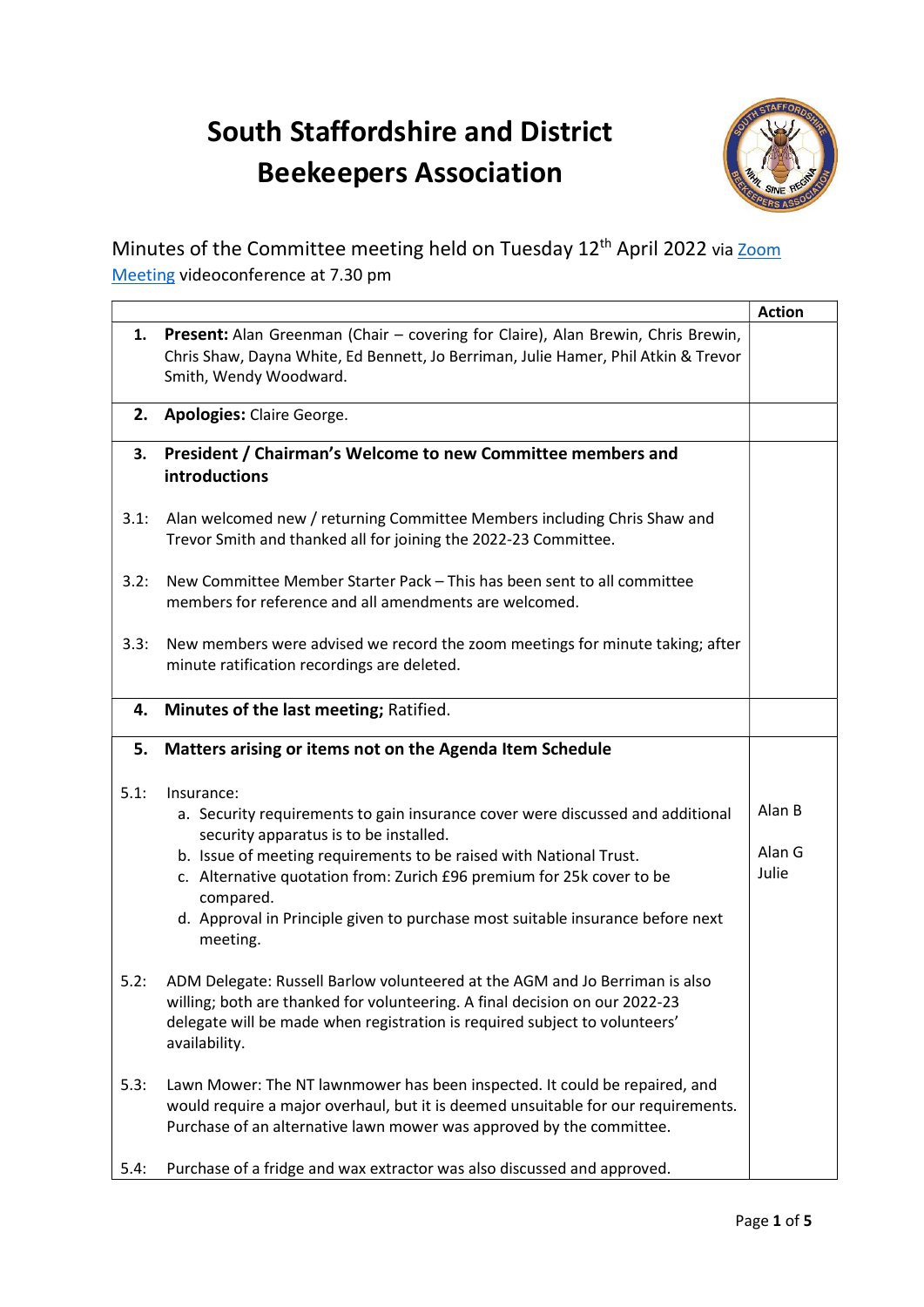| 6.                                                                                 |                                                                                                                                                                                 | <b>Review of Previous Committee Meeting Actions</b>                                  |                                                                                 |   |                |                |                          |                                                          |                                                                                                                                                                                                                                                                                   |        |
|------------------------------------------------------------------------------------|---------------------------------------------------------------------------------------------------------------------------------------------------------------------------------|--------------------------------------------------------------------------------------|---------------------------------------------------------------------------------|---|----------------|----------------|--------------------------|----------------------------------------------------------|-----------------------------------------------------------------------------------------------------------------------------------------------------------------------------------------------------------------------------------------------------------------------------------|--------|
|                                                                                    | 6.1: Outstanding actions were reviewed; 18 remain open.                                                                                                                         |                                                                                      |                                                                                 |   |                |                |                          |                                                          |                                                                                                                                                                                                                                                                                   |        |
|                                                                                    |                                                                                                                                                                                 | <b>Count of Actions</b>                                                              | <b>Months Open</b>                                                              |   |                |                |                          |                                                          |                                                                                                                                                                                                                                                                                   |        |
|                                                                                    |                                                                                                                                                                                 | <b>Committee Area</b>                                                                | 1                                                                               | 2 | 3              | 6              | 5                        | 7                                                        | <b>Grand Total</b>                                                                                                                                                                                                                                                                |        |
|                                                                                    |                                                                                                                                                                                 | Apiary                                                                               |                                                                                 |   |                | $\overline{2}$ |                          |                                                          | 2                                                                                                                                                                                                                                                                                 |        |
|                                                                                    |                                                                                                                                                                                 | Apiary NT                                                                            |                                                                                 |   |                | 3              |                          |                                                          | 3                                                                                                                                                                                                                                                                                 |        |
|                                                                                    |                                                                                                                                                                                 | Communications                                                                       | 1                                                                               | 2 | 1              |                | 1                        |                                                          | 5                                                                                                                                                                                                                                                                                 |        |
|                                                                                    |                                                                                                                                                                                 | Education                                                                            |                                                                                 | 2 |                |                |                          |                                                          | 2                                                                                                                                                                                                                                                                                 |        |
|                                                                                    |                                                                                                                                                                                 | H&S                                                                                  |                                                                                 |   | 1              |                | 1                        |                                                          | 2                                                                                                                                                                                                                                                                                 |        |
|                                                                                    |                                                                                                                                                                                 | Membership                                                                           |                                                                                 | 1 |                |                | 1                        |                                                          | 2                                                                                                                                                                                                                                                                                 |        |
|                                                                                    |                                                                                                                                                                                 | <b>Stakeholders - President</b>                                                      |                                                                                 |   |                |                |                          | 1                                                        | 1                                                                                                                                                                                                                                                                                 |        |
|                                                                                    |                                                                                                                                                                                 | Treasurer                                                                            | 1                                                                               |   |                |                |                          |                                                          | 2                                                                                                                                                                                                                                                                                 |        |
|                                                                                    |                                                                                                                                                                                 | <b>Grand Total</b>                                                                   | $\overline{2}$                                                                  | 5 | $\overline{2}$ | 5              | 3                        | 1                                                        | 18                                                                                                                                                                                                                                                                                |        |
|                                                                                    |                                                                                                                                                                                 |                                                                                      |                                                                                 |   |                |                |                          |                                                          |                                                                                                                                                                                                                                                                                   |        |
|                                                                                    |                                                                                                                                                                                 | 6.2: Actions raised in Mar '22: 6 were raised - 4 closed; Well done Committee!       |                                                                                 |   |                |                |                          |                                                          |                                                                                                                                                                                                                                                                                   |        |
| 7.                                                                                 |                                                                                                                                                                                 | Plan for the 2022-23 Committee                                                       |                                                                                 |   |                |                |                          |                                                          |                                                                                                                                                                                                                                                                                   |        |
|                                                                                    |                                                                                                                                                                                 | To be discussed at next committee meeting.                                           |                                                                                 |   |                |                |                          |                                                          |                                                                                                                                                                                                                                                                                   | Claire |
| 8.                                                                                 |                                                                                                                                                                                 | <b>Review of Agenda Item Schedule</b>                                                |                                                                                 |   |                |                |                          |                                                          |                                                                                                                                                                                                                                                                                   |        |
|                                                                                    |                                                                                                                                                                                 | The schedule was reviewed and has been issued for comment.                           |                                                                                 |   |                |                |                          |                                                          |                                                                                                                                                                                                                                                                                   |        |
|                                                                                    | Event / Agenda Item                                                                                                                                                             |                                                                                      | <b>Frequency</b>                                                                |   |                |                |                          |                                                          | Jan Feb Mar Apr May Jun Jul Aug Sep Oct Nov Dec Items<br>per                                                                                                                                                                                                                      |        |
|                                                                                    |                                                                                                                                                                                 |                                                                                      |                                                                                 |   |                |                |                          |                                                          | year                                                                                                                                                                                                                                                                              |        |
|                                                                                    | <b>SSDBKA AGM</b>                                                                                                                                                               |                                                                                      | Monthly from Nov to Mar                                                         |   |                |                | $\overline{\phantom{0}}$ | $\overline{\phantom{a}}$<br>$\checkmark$<br>$\checkmark$ | $\mathbf{\mathbf{v}}$<br>$\star$<br>$\star$<br>$\mathbf{v}$<br>$\left\vert \mathbf{v}\right\vert$ $\left\vert \mathbf{v}\right\vert$<br>$\overline{\phantom{a}}$<br>$\overline{\phantom{a}}$<br>$\mathbf{v}$<br>$\checkmark$<br>$\checkmark$<br>$\checkmark$<br>$\checkmark$<br>6 |        |
|                                                                                    | $\checkmark$<br><b>BBKA Annual Delegate Meeting</b><br>Twice - pre and post meeting<br>$\overline{2}$<br>✓<br>President / Chairman's Welcome to new Committee members<br>Annual |                                                                                      |                                                                                 |   |                |                |                          |                                                          |                                                                                                                                                                                                                                                                                   |        |
|                                                                                    | Plan for the Season                                                                                                                                                             | Constitution Review including life memberships                                       | Annual<br>Annual                                                                |   |                |                |                          |                                                          | $\checkmark$<br>$\checkmark$                                                                                                                                                                                                                                                      |        |
|                                                                                    | <b>Stakeholders Update</b>                                                                                                                                                      | Education Co-ordinator's update                                                      | Quarterly<br>Quarterly                                                          |   |                |                |                          | ✓<br>✓                                                   | ✓<br>$\checkmark$<br>✓<br>$\checkmark$<br>$\checkmark$<br>$\checkmark$<br>$\overline{4}$                                                                                                                                                                                          |        |
|                                                                                    | Treasurer's update                                                                                                                                                              | Events Co-ordinator's update:                                                        | <b>Bi-Monthly</b><br>Quarterly                                                  |   |                |                |                          | $\checkmark$                                             | ✓<br>$\checkmark$<br>$\checkmark$<br>$\checkmark$<br>$\checkmark$<br>$\checkmark$<br>$6 \mid$<br>$\checkmark$<br>✓<br>$\vert$                                                                                                                                                     |        |
|                                                                                    | Quartermaster's update:                                                                                                                                                         | Apiary Co-ordinator's update:                                                        | Monthly throughout Beekeeping season<br>Bi-Monthly throughout Beekeeping season |   |                |                |                          |                                                          | $\checkmark$<br>✓<br>$\checkmark$<br>$\checkmark$<br>$\checkmark$<br>$\checkmark$<br>6<br>✓<br>$\checkmark$<br>$\checkmark$<br>$\checkmark$<br>$\overline{4}$                                                                                                                     |        |
|                                                                                    |                                                                                                                                                                                 | Health & Safety update (inc Asian Hornet Team)<br>Membership Secretary's update:     | Quarterly<br><b>Bi-Annual</b>                                                   |   |                |                |                          | ✓                                                        | $\checkmark$<br>$\checkmark$<br>$\checkmark$<br>$\Delta$                                                                                                                                                                                                                          |        |
|                                                                                    |                                                                                                                                                                                 | Communications update (including Website & Newsletter)<br>Honey Production and Sales | <b>Bi-Monthly</b><br>Monthly from Jul to Sep                                    |   |                |                |                          |                                                          | ✓                                                                                                                                                                                                                                                                                 |        |
|                                                                                    |                                                                                                                                                                                 | Any updates required to the schedule are to be advised to the secretary.             |                                                                                 |   |                |                |                          |                                                          | $4 \overline{3}$<br>5 <sup>1</sup><br>2<br>5 <sub>l</sub><br>2<br>9<br>3 <sup>1</sup><br>$6 \vert$                                                                                                                                                                                |        |
|                                                                                    |                                                                                                                                                                                 |                                                                                      |                                                                                 |   |                |                |                          |                                                          |                                                                                                                                                                                                                                                                                   |        |
|                                                                                    |                                                                                                                                                                                 | Chair to advise on if December Meeting is required?                                  |                                                                                 |   |                |                |                          |                                                          |                                                                                                                                                                                                                                                                                   | Claire |
| 9.                                                                                 |                                                                                                                                                                                 | <b>Stakeholders update</b>                                                           |                                                                                 |   |                |                |                          |                                                          |                                                                                                                                                                                                                                                                                   |        |
|                                                                                    |                                                                                                                                                                                 |                                                                                      |                                                                                 |   |                |                |                          |                                                          |                                                                                                                                                                                                                                                                                   |        |
| 9.1:                                                                               |                                                                                                                                                                                 |                                                                                      |                                                                                 |   |                |                |                          |                                                          | National Trust: Shugborough: current civil works on the walled garden are                                                                                                                                                                                                         |        |
|                                                                                    |                                                                                                                                                                                 | expected to complete in May.                                                         |                                                                                 |   |                |                |                          |                                                          |                                                                                                                                                                                                                                                                                   |        |
| 9.2:                                                                               |                                                                                                                                                                                 | Meeting to be scheduled to discuss site license, plans for next year and             |                                                                                 |   |                |                |                          |                                                          |                                                                                                                                                                                                                                                                                   | Alan   |
|                                                                                    |                                                                                                                                                                                 |                                                                                      |                                                                                 |   |                |                |                          |                                                          | opportunities for talking to the public and sell honey in the walled garden.                                                                                                                                                                                                      |        |
|                                                                                    |                                                                                                                                                                                 |                                                                                      |                                                                                 |   |                |                |                          |                                                          |                                                                                                                                                                                                                                                                                   |        |
| 9.3:<br>Forest of Mercia: Hilton Green: Directors were please we used the site for |                                                                                                                                                                                 |                                                                                      |                                                                                 |   |                |                |                          |                                                          |                                                                                                                                                                                                                                                                                   |        |
| frame making. Regular Association meetings are being planned there -               |                                                                                                                                                                                 |                                                                                      |                                                                                 |   |                |                |                          |                                                          |                                                                                                                                                                                                                                                                                   |        |
|                                                                                    | details to be advised in due course.                                                                                                                                            |                                                                                      |                                                                                 |   |                |                |                          |                                                          |                                                                                                                                                                                                                                                                                   |        |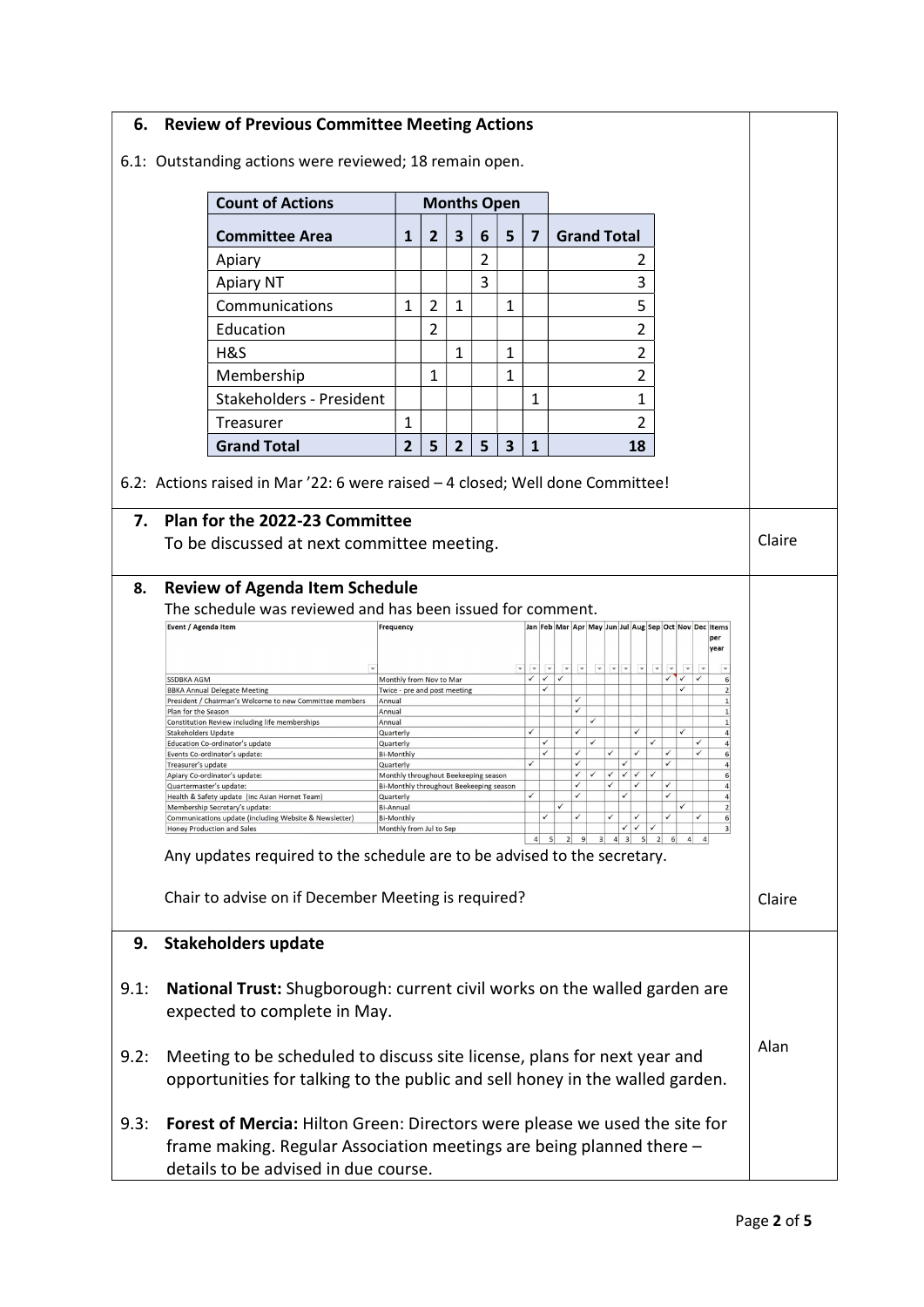| 10. Events Co-ordinator's update                                                                                                                                                                                                                                                                                          |  |  |  |  |
|---------------------------------------------------------------------------------------------------------------------------------------------------------------------------------------------------------------------------------------------------------------------------------------------------------------------------|--|--|--|--|
| 10.1: 23 <sup>rd</sup> April – Grand Opening of Shugborough Apiary will include marque<br>erection.                                                                                                                                                                                                                       |  |  |  |  |
| 10.2: Planning and communications in progress. There will be a zoom meeting to<br>organise grand opening at 7:30pm on 19th Apr.                                                                                                                                                                                           |  |  |  |  |
| 11. Treasurers update                                                                                                                                                                                                                                                                                                     |  |  |  |  |
| 11.1: A report for quarter 4 was reviewed. Julie was thanked for the report.                                                                                                                                                                                                                                              |  |  |  |  |
| 11.2: The majority of membership subs have now been paid in advance of the BBKA<br>capitation payment.                                                                                                                                                                                                                    |  |  |  |  |
| 11.3: The success of recent sugar sales was noted; thanks to Chris and Penny.                                                                                                                                                                                                                                             |  |  |  |  |
| 12. Apiary Co-ordinator's update:                                                                                                                                                                                                                                                                                         |  |  |  |  |
| AWG meeting held at Shugborough (Fri 25 <sup>th</sup> Mar).<br>12.1:                                                                                                                                                                                                                                                      |  |  |  |  |
| Lead Beekeepers have been briefed on equipment storage and inspected their<br>12.2:<br>allocated hives.                                                                                                                                                                                                                   |  |  |  |  |
| 12.3:<br>9 Hives and 6 Nucleus colonies inspected - Nuc 4 had a drone laying; queen<br>(removed) and remaining bees combined.                                                                                                                                                                                             |  |  |  |  |
| Queen excluders installed. Overwintered supers have been numbered and will<br>12.4:<br>not be used for extraction. No disease noted. All colonies flying. At next brood<br>inspection colony strength will be assessed and supers installed.                                                                              |  |  |  |  |
| Jan was thanked for holly bush cutting and reporting concern re a nucs's<br>12.5:<br>movement - importance of strapping down colonies was noted.                                                                                                                                                                          |  |  |  |  |
| Wendy and Andrew were thanked for salvaging and painting benches for the<br>12.6:<br>apiary.                                                                                                                                                                                                                              |  |  |  |  |
| 12.7:<br>Chris and Alan attended the Spring Convention lecture on setting up and Apiary.<br>A key tip was to make sure that if making a 999 call for a suspected anaphylactic<br>shock, that callers states this first as the operator then uses a priority route for<br>the call - apiary info will be updated for this. |  |  |  |  |
| 13. Quartermaster's update:                                                                                                                                                                                                                                                                                               |  |  |  |  |
| 13.1: Marquee to be brought to site for erection.                                                                                                                                                                                                                                                                         |  |  |  |  |
| 13.2: A full stock take has been taken undertaken.                                                                                                                                                                                                                                                                        |  |  |  |  |
| 13.3: 50 club caps to be purchased for sale.                                                                                                                                                                                                                                                                              |  |  |  |  |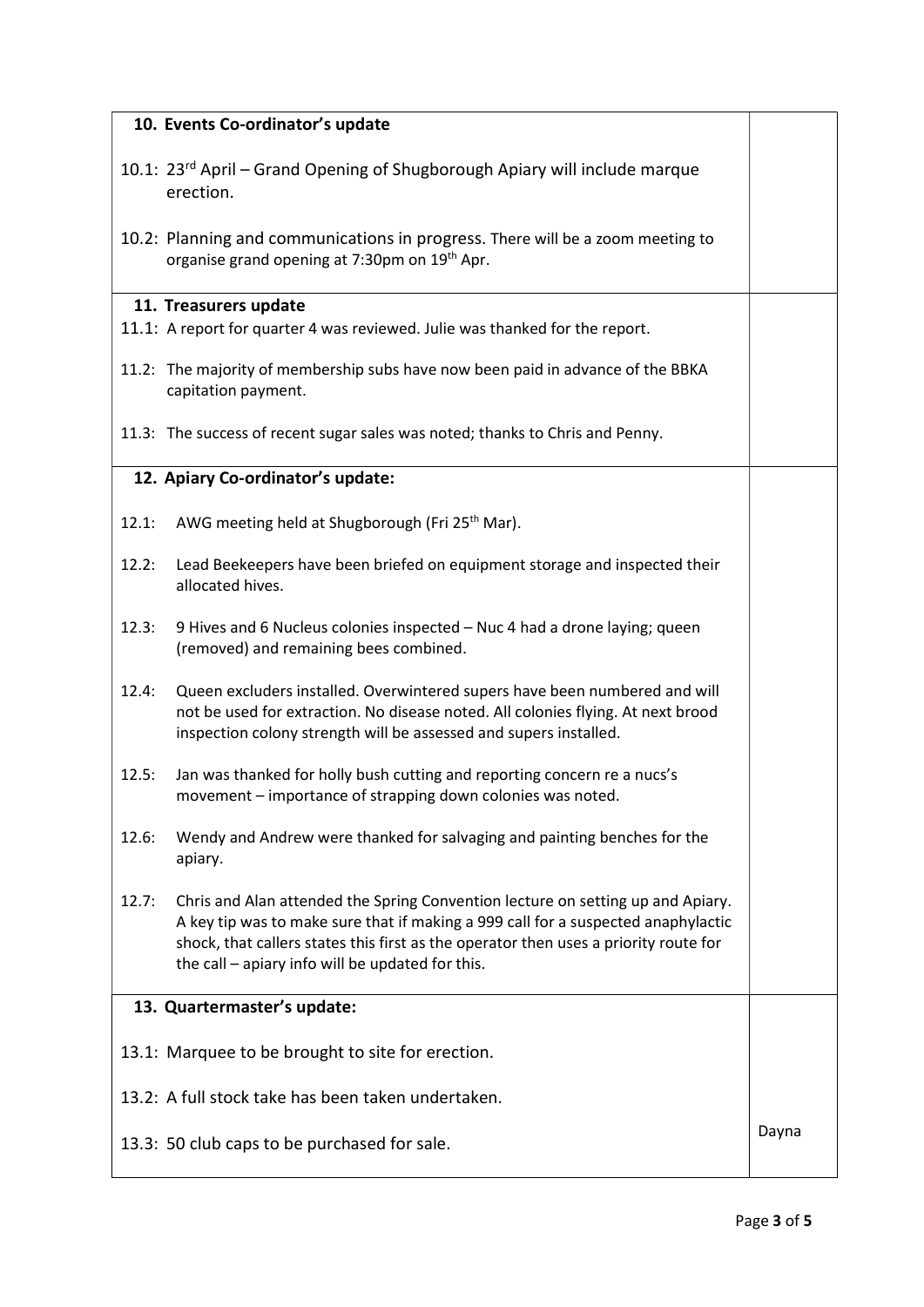|       | 13.4: Members to be canvassed on requirements for jars at meetings.                                                                                                                                                                                                                                                                                                                                                                             |                      |
|-------|-------------------------------------------------------------------------------------------------------------------------------------------------------------------------------------------------------------------------------------------------------------------------------------------------------------------------------------------------------------------------------------------------------------------------------------------------|----------------------|
|       | 13.5: Spare Nucs have been cleaned and will be returned shortly.                                                                                                                                                                                                                                                                                                                                                                                |                      |
|       | 13.6: Previously agreed items (Lawn mower, fridge and steamer) to be<br>purchased.                                                                                                                                                                                                                                                                                                                                                              |                      |
|       | 13.7: Spare panels for the previous marquee to be purchased if required.                                                                                                                                                                                                                                                                                                                                                                        |                      |
|       | 14. Health & Safety update                                                                                                                                                                                                                                                                                                                                                                                                                      |                      |
|       | 14.1: New health and safety notices are in place at Shugborough apiary.                                                                                                                                                                                                                                                                                                                                                                         | Wendy /              |
|       | 14.2: Risk assessment under review for new apiary.                                                                                                                                                                                                                                                                                                                                                                                              | C&A<br><b>Brewin</b> |
|       | 15. Communications update (including e-mail, Website & Newsletter)                                                                                                                                                                                                                                                                                                                                                                              |                      |
| 15.1: | e-mail system:<br>Stuart has requested clarification as to whom is taking responsibility for<br>managing the association e-mail. Currently Stuart is monitoring the mailbox and<br>re-routing mail to relevant parties. The committee recognised the time and<br>burden of this.                                                                                                                                                                |                      |
| 15.2: | It was suggested that:                                                                                                                                                                                                                                                                                                                                                                                                                          |                      |
|       | a. the website be updated to advise the public of the frequency at which the<br>mailbox is monitored and set an expectation for response within an<br>appropriate timeframe.<br>b. Two people monitor the mailbox to reduce the load and provide cover over<br>holiday periods.<br>c. Solutions to provide multiple addresses / aliases, and integrations with the<br>website be researched to allow the e-mail to be managed more effectively. |                      |
| 15.3: | Access to the club e-mail has been reported to be complicated by a verification<br>code requirement, so the current work around is to send some education<br>response e-mails via personal e-mails.                                                                                                                                                                                                                                             |                      |
| 15.4: | Trevor and Wendy offered to monitor / manage the mailbox.                                                                                                                                                                                                                                                                                                                                                                                       |                      |
| 15.5: | As an interim measure it was agreed that Stuart would be thanked for his<br>support to date and that Wendy will take on the role initially.                                                                                                                                                                                                                                                                                                     | Alan                 |
| 15.6: | Website:<br>The website has been updated with new committee members details.                                                                                                                                                                                                                                                                                                                                                                    |                      |
| 15.7: | Paul is to be thanked for his help on the website and be advised that the<br>committee will be taking over management of the website from this point<br>forward.                                                                                                                                                                                                                                                                                | Alan                 |